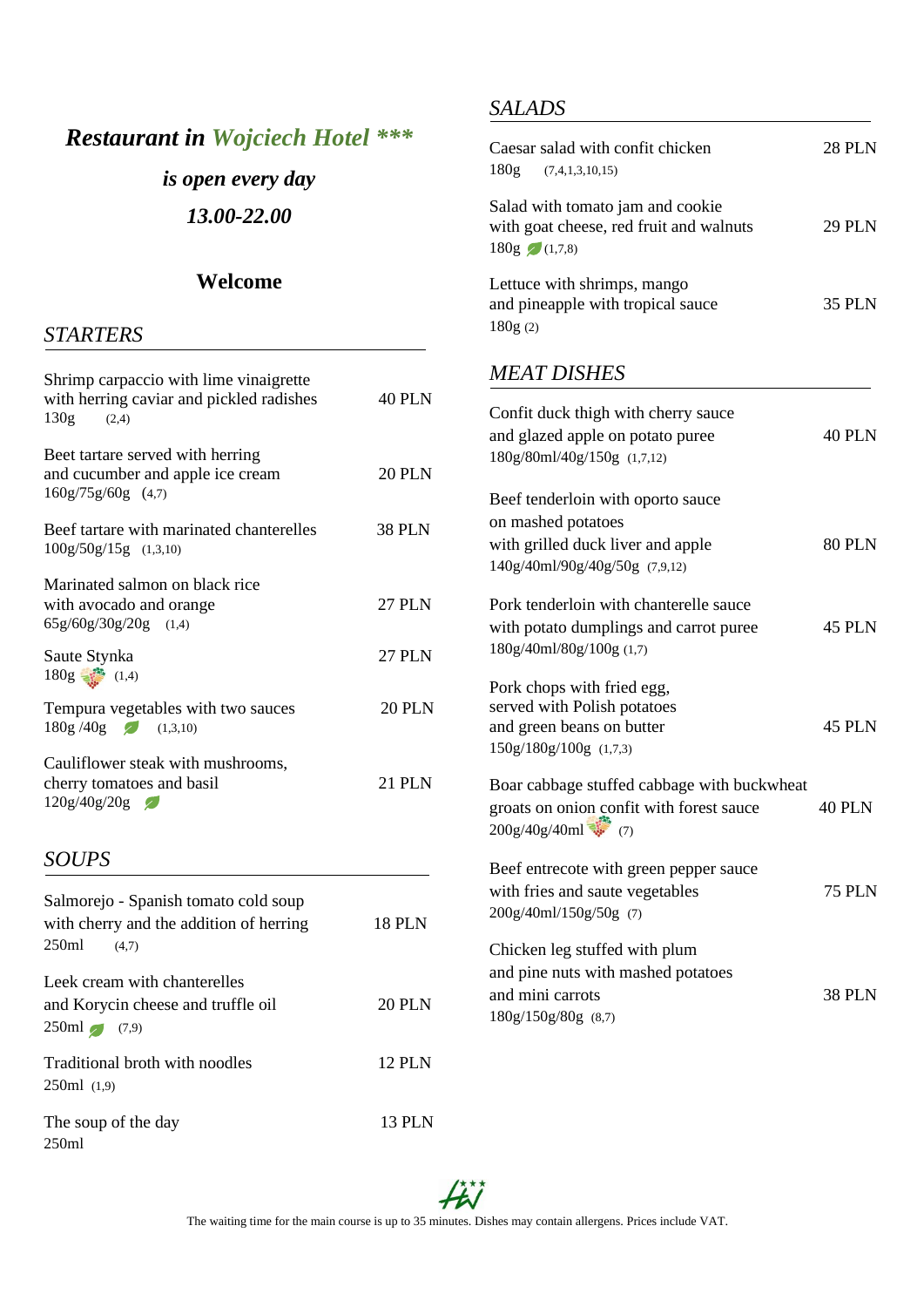#### *HANDMADE DUMPLINGS*

| Dumplings with blueberries and cream<br>$7pcs$ (1,7)                                    | <b>22 PLN</b> |
|-----------------------------------------------------------------------------------------|---------------|
| Wild boar dumplings with cranberries<br>$7pcs$ (1)                                      | <b>35 PLN</b> |
| Dumplings with beetroot and apple<br>and roasted onion<br>$7pcs$ (1)                    | <b>20 PLN</b> |
| Traditional dumplings with meat<br>served with onion<br>7pcs (1,9)                      | 20 PLN        |
| Fried dumplings with zander<br>with cream and dill sauce<br>7pcs/40ml (1,4,7)           | <b>32 PLN</b> |
| PASTA                                                                                   |               |
| Fideua - pasta baked with seafood<br>and garlic sauce<br>$140g$ $(1,2,14,7)$            | <b>35 PLN</b> |
| XXL Cannelloni with spinach and delicacies<br>and blue cheese sauce<br>$140g$ $(7,8,1)$ | <b>30 PLN</b> |
| Tagliatelle with pears, walnuts<br>and gorgonzola sauce<br>$140g$ $(1,8,7)$             | <b>35 PLN</b> |

#### *FISHS DISHES*

| Grilled salmon                             |               |
|--------------------------------------------|---------------|
| with saute vegetables with ginger          | 63 PLN        |
| $160g/180g$ (4)                            |               |
| Zander on "Caponata Siciliana"             | 55 PLN        |
| $160g/180g$ (4)                            |               |
| Trout fillet on creamy mashed potatoes     |               |
| with chanterelles and maturing ham         |               |
| and roasted butter sauce                   | 55 PLN        |
| $160g/100g$ (4,7)                          |               |
| Cod baked with spinach                     |               |
| with delicacies and garlic sauce           | <b>48 PLN</b> |
| 180g<br>(4,8,7)                            |               |
| Halibut on cauliflower puree with almonds, |               |
| saffron sauce, mussels and vegetables      |               |
| from the pan                               | 48 PLN        |

#### *DESSERTS*

| Ice cream with hot raspberries<br>150g(7)         | <b>18 PLN</b> |
|---------------------------------------------------|---------------|
| Chocolate fondant<br>$150g$ (1,7,3)               | <b>25 PLN</b> |
| Bread with sugar, cream and fruit<br>$150g$ (7,1) | <b>16 PLN</b> |
| Cake of the day<br>$150g$ (1,7,3)                 | 14 PLN        |

\* Allergenic substances and products or intolerance reactions:

- 1. Cereals containing gluten.
- 2. Crustaceans and products thereof.
- 3. Eggs and products thereof.
- 4. Fish and products thereof.
- 5. Peanuts and products thereof.
- 6. Soybeans and products thereof.
- 7. Milk and products thereof.
- 8. Nuts, ie almonds, hazelnuts, walnuts.
- 9. Celery and products thereof.
- 10. Mustard and related products.
- 11. Sesame seeds and products thereof.
- 12. Sulfur dioxide and sulphites.
- 13. Lupine and derivatives.
- 14. Molluscs and products thereof.
- 15. Honey.



#### - Vegetarian dish

- Good because it is regional



The waiting time for the main course is up to 35 minutes. Dishes may contain allergens. Prices include VAT.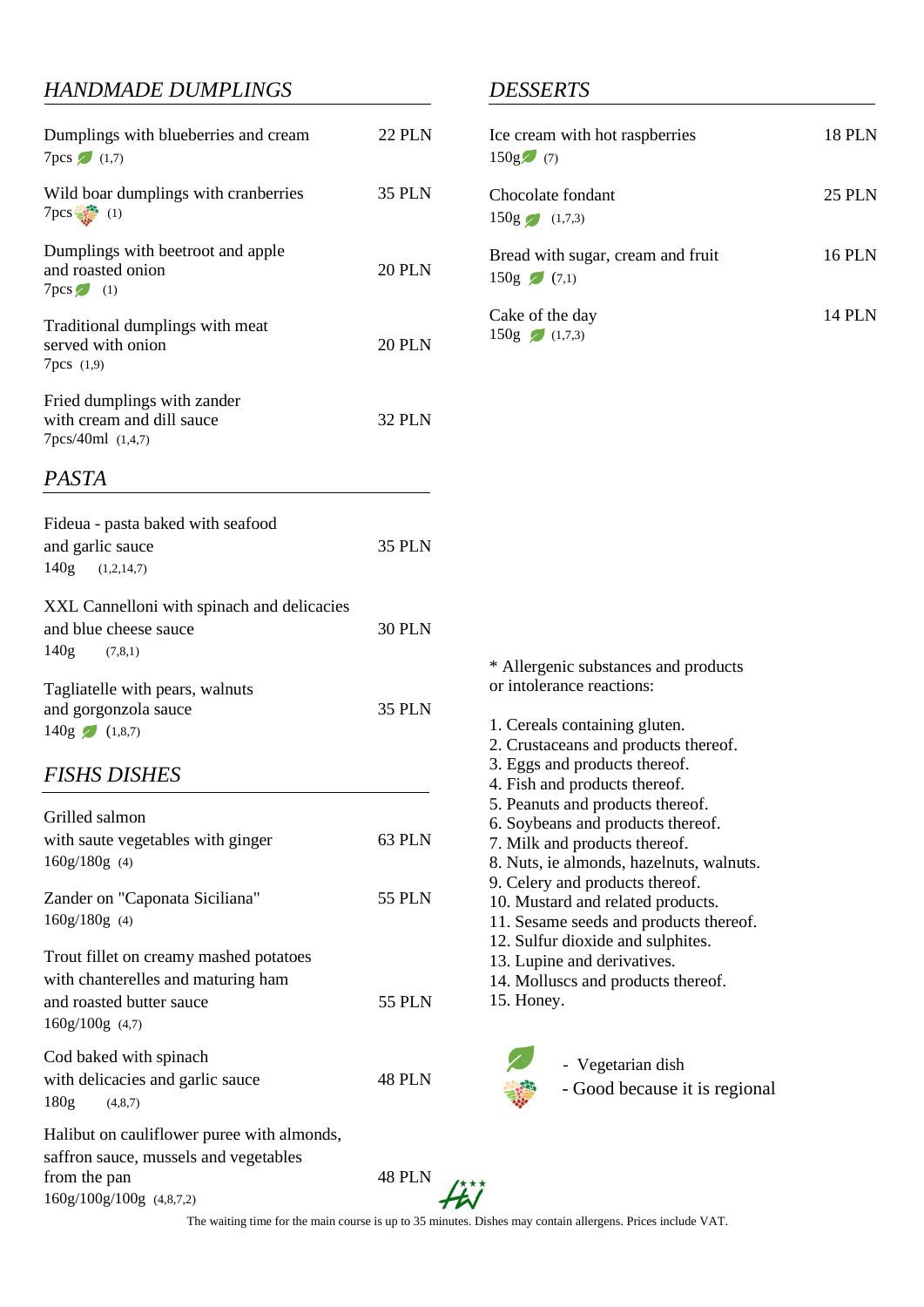#### *HOT DRINKS*

| <b>Espresso</b>                                       | <b>10 PLN</b> |
|-------------------------------------------------------|---------------|
| $30 \text{ ml}$                                       |               |
|                                                       |               |
| Coffee                                                | <b>10 PLN</b> |
| 130 ml                                                |               |
|                                                       |               |
| Cappuccino                                            | <b>12 PLN</b> |
| $250 \text{ ml}$                                      |               |
|                                                       |               |
| Latte                                                 | <b>13 PLN</b> |
| $200 \text{ ml}$                                      |               |
|                                                       |               |
| Richmont Tea                                          | 16 PLN        |
| 400 ml                                                |               |
| (Earl Grey, English Breakfast, Green Jasmine,         |               |
| Grupowder Green, Forest Fruits, Mango Maui,           |               |
| Peppermint Green, Yaerba Mate Lemon, Rooibos Sunrise, |               |
| White Pearl of Fujian, Black Chilli Chocolate)        |               |

#### *COLD DRINKS*

| Freshly squeezed orange juice<br>$200$ ml                       | <b>20 PLN</b> | Tyski<br>500ml   |
|-----------------------------------------------------------------|---------------|------------------|
| Carrot and apple juice freshly squeezed<br>200 ml               | <b>16 PLN</b> | Lech<br>500 ml   |
| Coca-cola / zero<br>250 ml                                      | 8 PLN         | Lech 1<br>500 ml |
| Fanta, Sprite, Tonic<br>250 ml                                  | 8 PLN         | Pilsne<br>500 ml |
| Cappy<br>250 ml                                                 | 8 PLN         | Hardn<br>330 ml  |
| (apple, blackcurrant, orange, multivitamin, grapefruit, tomato) |               | Książ            |
| Fuzetea                                                         | 8 PLN         | 500 ml           |
| 250 ml<br>(lemon, peach)                                        |               | Beers<br>500 ml  |
| Kropla Delice<br>330 ml                                         | 7 PLN         | <b>GIN</b>       |
| Kropla Beskidu<br>330 ml                                        | 7 PLN         | Gordo<br>40 ml   |
| Kropla Beskidu<br>500 ml                                        | 9 PLN         | Buldo<br>40 ml   |
| <b>Burn</b><br>250 ml                                           | <b>12 PLN</b> | Glend<br>40 ml   |

### *REGIONAL DRINKS*

| Podpiwek Augustowski<br>330 ml                    | 9 PLN         |
|---------------------------------------------------|---------------|
| Zbicień Chmielowy 5%<br>330 ml                    | <b>15 PLN</b> |
| Zbicień Leśny 7%<br>330 ml                        | <b>15 PLN</b> |
| Trójniak Augustowski<br>$40$ ml                   | <b>10 PLN</b> |
| Naturalny Specjał ze śliwowicą<br>$40 \text{ ml}$ | <b>10 PLN</b> |
| Samogon podlaski czysty<br>$40$ ml                | <b>12 PLN</b> |
| Samogon podlaski palony<br>40 ml                  | <b>12 PLN</b> |
| <b>BEERS</b>                                      |               |
| Tyskie<br>500ml                                   | <b>12 PLN</b> |
| Lech<br>500 ml                                    | <b>12 PLN</b> |
| Lech Free<br>$500$ ml                             | <b>12 PLN</b> |
| Pilsner Urquell<br>500 ml                         | <b>16 PLN</b> |
| Hardmade<br>330 ml                                | <b>12 PLN</b> |
| Książęce<br>500 ml                                | <b>12 PLN</b> |
| Beers of the North Brewery<br>500 ml              | <b>16 PLN</b> |
| <b>GIN</b>                                        |               |
| Gordon's<br>40 ml                                 | <b>12 PLN</b> |
| <b>Buldog</b><br>40 ml                            | <b>19 PLN</b> |
| <b>Glendalough Rose</b><br>40 ml                  | 21 PLN        |

The waiting time for the main course is up to 35 minutes. Dishes may contain allergens. Prices include VAT.